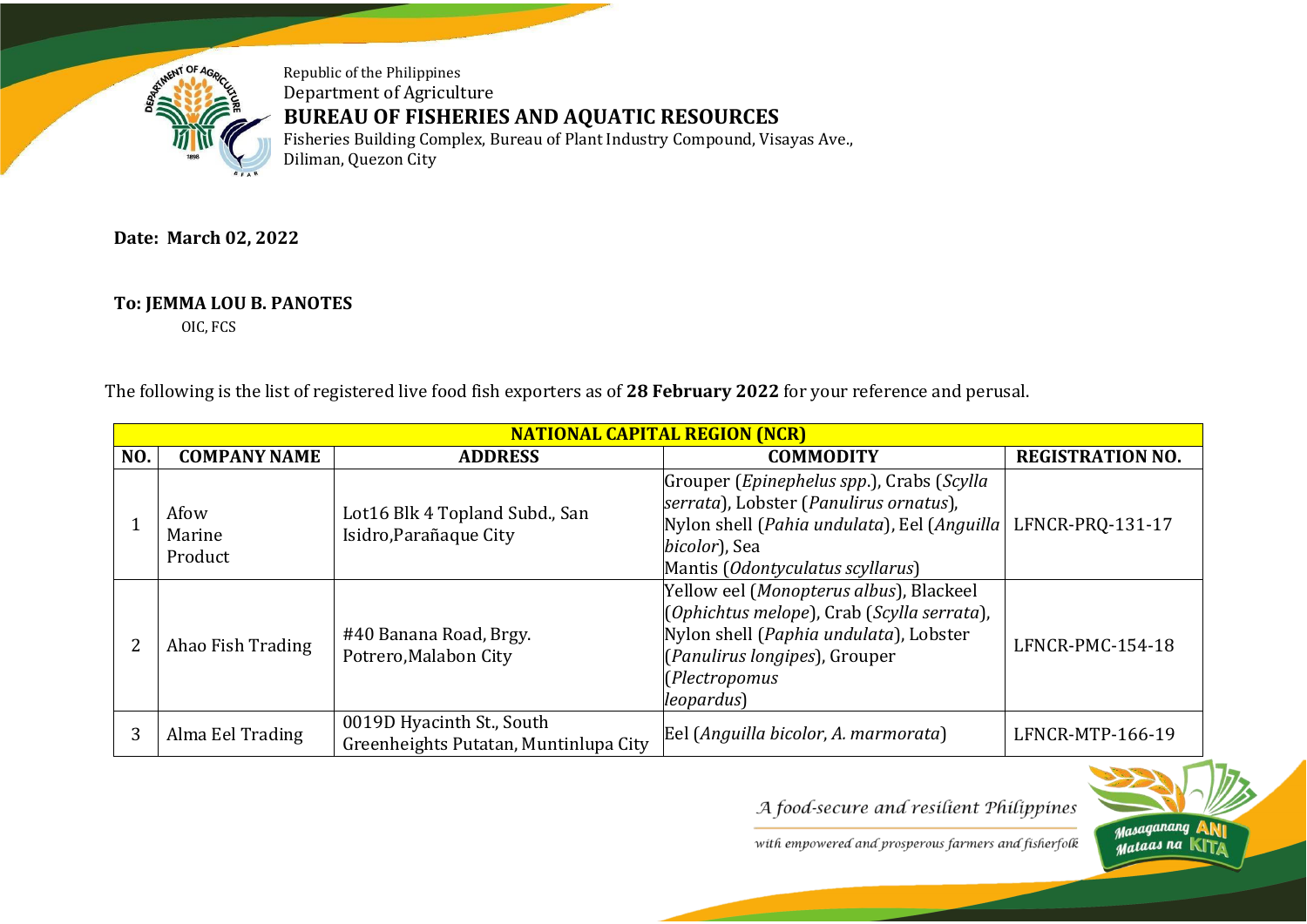

Republic of the Philippines Department of Agriculture **BUREAU OF FISHERIES AND AQUATIC RESOURCES** Fisheries Building Complex, Bureau of Plant Industry Compound, Visayas Ave.,

Diliman, Quezon City

| $\overline{4}$ | Aloha<br>Marine                                                  | 1206 Unida Ext., Cor. Airport<br>Rd., Baclaran, Parañaque City | Crabs (Scylla serrata)                                                                                                                                                                       | LFNCR-PRQ-195-21 |
|----------------|------------------------------------------------------------------|----------------------------------------------------------------|----------------------------------------------------------------------------------------------------------------------------------------------------------------------------------------------|------------------|
|                | Product                                                          |                                                                |                                                                                                                                                                                              |                  |
| 5              | Bonnathan                                                        | 9566 Jaime St. Airport Village,                                | Crabs (Scylla serrata)                                                                                                                                                                       | LFNCR-PRQ-134-17 |
|                | SeafoodsTrading                                                  | Vitalez, Parañaque City                                        |                                                                                                                                                                                              |                  |
| 6              | Chen-Kao                                                         | 9555 Mango Rd., Brgy. Vitalez                                  | Nylon shell (Paratapes undulatus)                                                                                                                                                            | LFNCR-PRQ-02-09  |
|                | Marine                                                           | AirportVillage, Parañaque City                                 |                                                                                                                                                                                              |                  |
|                | Corporation                                                      |                                                                |                                                                                                                                                                                              |                  |
| 7              |                                                                  | 433 Quirino Ave., Don Galo,                                    | Crabs (Scylla serrata), Nylon shell                                                                                                                                                          |                  |
|                | <b>Canny Trading</b>                                             | ParañaqueCity                                                  | (Undulata venus)                                                                                                                                                                             | LFNCR-PRQ-102-15 |
| 8              | Coastal<br>Aquamarine<br>International<br>Exports and<br>Trading | 9473 Alejandro St., Airport<br>VillageParañaque City           | Grouper (Plectropomus leopardus), Crabs<br>(Scylla serrata), Ricefield Eel(Monopterus<br>albus), Lobster (Panulirus sp.), Slipper<br>lobster (Scyllaridae spp.), Sea mantis<br>(Stomatopoda) | LFNCR-PRQ-159-19 |
| $\mathbf{q}$   | Crabiz<br>Marine<br>Products                                     | 7 Leonardo Compound, Palanyag<br>Road, Parañaque City          | Crabs (Scylla serrata)                                                                                                                                                                       | LFNCR-PRQ-168-19 |
| 10             | Fong Bros.<br>International<br>Corp.                             | 9474 A. Alejandro St., Airport<br>Village, Parañaque City      | Crabs (Scylla serrata), Seamantis, Slipper<br>Lobster (Parabicus antarcticus), Grouper<br>(Epinephelusspp.), Lobster (Panulirus spp.)                                                        | LFNCR-PRQ-80-13  |

A food-secure and resilient Philippines

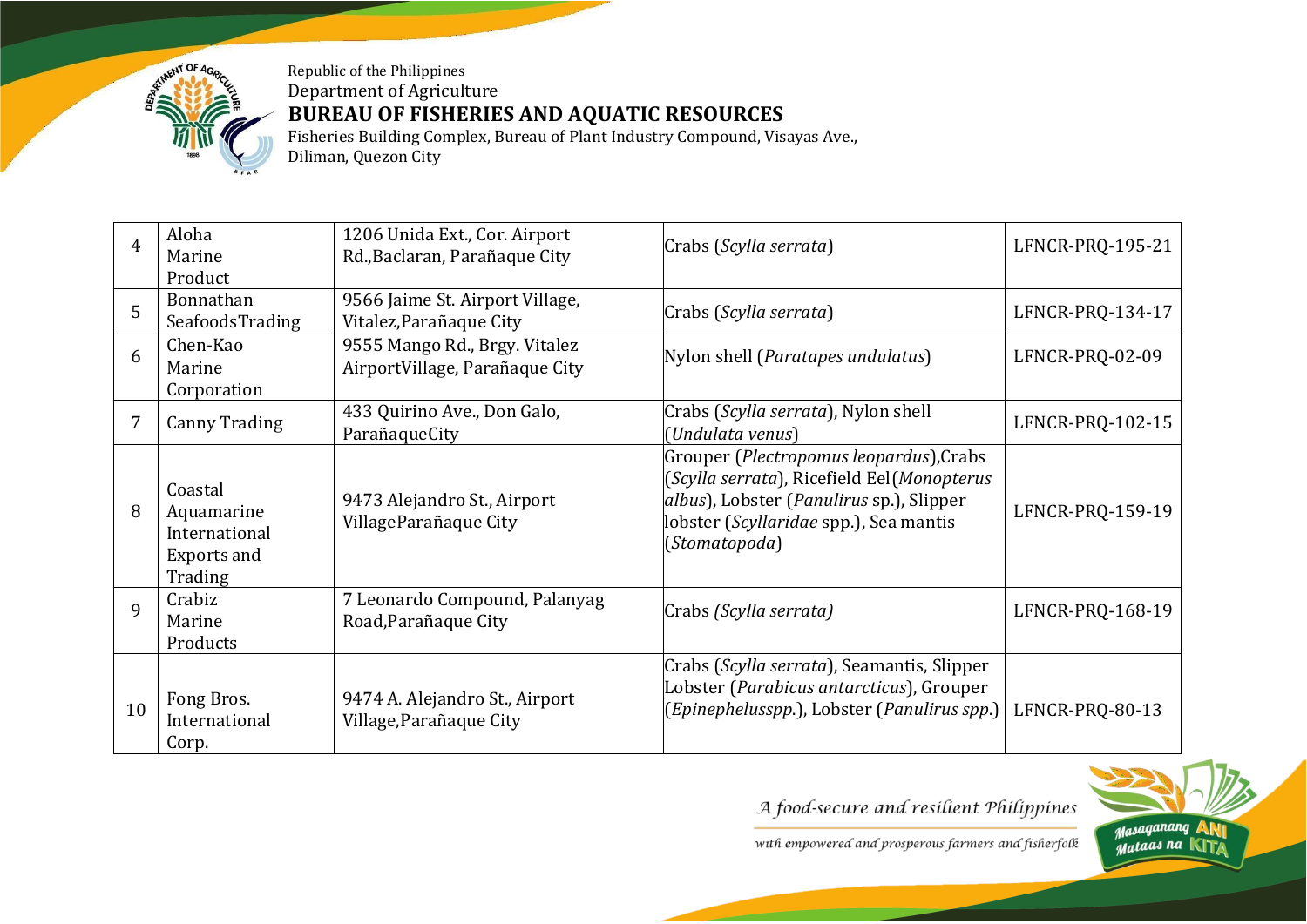

**BUREAU OF FISHERIES AND AQUATIC RESOURCES**

Fisheries Building Complex, Bureau of Plant Industry Compound, Visayas Ave., Diliman, Quezon City

| 11 |                                       | Girlie SeafoodsDealer 1393 L Gabriel St., Baclaran, Parañaque<br>City       | Crabs (Scylla serrata)                                                                                                                                                                                                                                                                                                                                                            | LFNCR-PRQ-188-21 |
|----|---------------------------------------|-----------------------------------------------------------------------------|-----------------------------------------------------------------------------------------------------------------------------------------------------------------------------------------------------------------------------------------------------------------------------------------------------------------------------------------------------------------------------------|------------------|
| 12 | Golden Harvest<br><b>Seafoods</b>     | 9420 Urma Drive Airport Village,<br>Parañaque City                          | Crabs (Scylla serrata)                                                                                                                                                                                                                                                                                                                                                            | LFNCR-PRQ-17-09  |
| 13 | Harbour<br><b>View</b><br>Corporation | Lot 5 Veronica de Leon Street,<br>Brgy. Sto. Niño, Ibayo, Parañaque<br>City | Grouper (Epinephelus coioides) Undulate<br>Venus (Paratapes undulatus), Crucifix crab<br>(Charybdis feriatus), Moray Eel<br>(Gymnothorax<br>javanicus)                                                                                                                                                                                                                            | LFNCR-PRQ-07-09  |
| 14 | Imperial<br>MarinePhil.<br>Inc.       | #76 Papa Pio St., Guerrero Comp.,<br>SanIsidro, Parañaque City              | Grouper ( <i>Epinephelus</i> spp.)                                                                                                                                                                                                                                                                                                                                                | LFNCR-PRQ-62-12  |
| 15 | Intermarine Center                    | 9574 Jaime St. Airport Village,<br>Barangay Vitalez, Parañaque<br>City      | Crabs (Scylla serrata)                                                                                                                                                                                                                                                                                                                                                            | LFNCR-PRQ-13-09  |
| 16 | Isla Aquamarine<br>Resources Inc.     | 3406 Factor Compound, Don<br>Galo, Parañaque City                           | Stonefish (Synanceia verrucosa), Lobster<br>(Panulirus ornatus and Parribacus antarcticus),<br>Mud Crabs (Scylla serrata), Crucifix crabs<br>(Charybdis feriatus), Blue crabs (Portunus<br>pelagicus), Sea Mantis (Lysiosquillina maculata),<br>Grouper (Plectropomus leopardus.), Yellow eel<br>(Monopterus albus and Anguilla spp.),<br>Humpback grouper (Cromileptesaltivelis) | LFNCR-PRQ-35-10  |

A food-secure and resilient Philippines

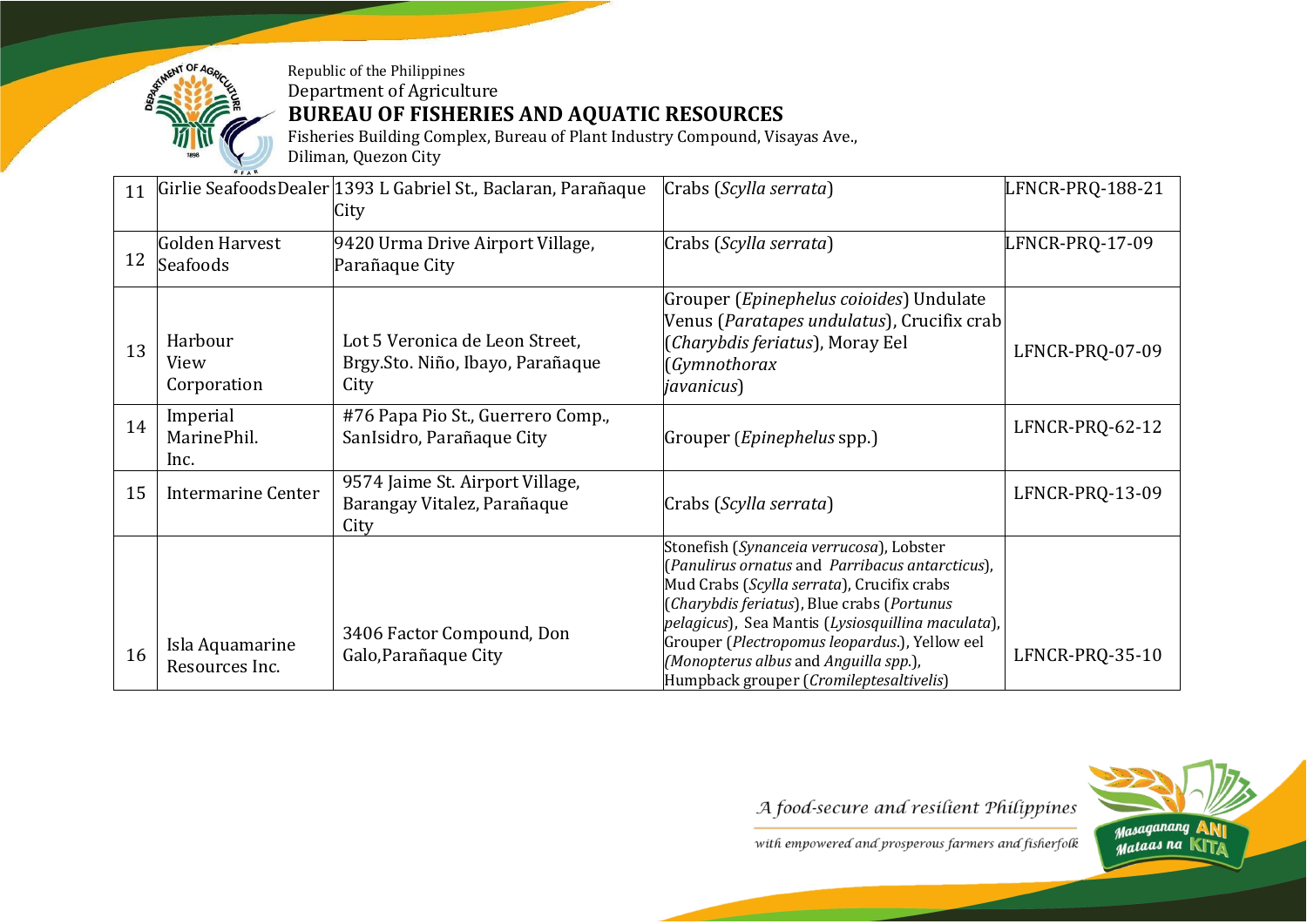

Fisheries Building Complex, Bureau of Plant Industry Compound, Visayas Ave., Diliman, Quezon City

| 17 |                                             | Jamesrie Aquamarine #3255 Riverview Compound, Tambo,                                | Crabs (Scylla serrata)                                                                                                                                           |                  |
|----|---------------------------------------------|-------------------------------------------------------------------------------------|------------------------------------------------------------------------------------------------------------------------------------------------------------------|------------------|
|    | Products                                    | Parañaque City                                                                      |                                                                                                                                                                  | LFNCR-PRQ-56-12  |
| 18 | <b>IM Golden Sea</b><br>Harvest Corporation | 4B Chapel Road, CAA Compund, Sun<br>Valley Subdivision, Pasay City                  | Grouper (Plectropomus leopardus),<br>Lobster (Panulirus ornatus), Crabs<br>(Scylla serrata), Yellow eel<br>(Monopterus albus), Sea mantis<br>(Lysiosquillina sp) | LFNCR-PSY-36-10  |
|    |                                             | 40 Topaz St. Bernabe Subd., Phase 3,                                                | Grouper ( <i>Epinephelus sp.</i> ), Eel                                                                                                                          |                  |
| 19 | Jikuz Int'l Corp.                           | Parañaque City                                                                      | (Anguillas sp.), Crab (Scylla serrata),                                                                                                                          | LFNCR-PRQ-191-21 |
|    |                                             |                                                                                     | Lobster (Panulirus sp.)                                                                                                                                          |                  |
| 20 | Jomark Seafood                              | 8186 Dr. A. Santos Ave., San Dionisio,                                              | Eel (Monopterus albus), Blue swimming                                                                                                                            | LFNCR-PRQ-198-21 |
|    | Trading                                     | Parañaque City                                                                      | crab (Portunus pelagicus), Tomato rockcod                                                                                                                        |                  |
|    |                                             |                                                                                     | (Cephalopholis sonnerati), Blue spiny                                                                                                                            |                  |
|    |                                             |                                                                                     | lobster (Panulirus versicolor)                                                                                                                                   |                  |
|    |                                             |                                                                                     |                                                                                                                                                                  |                  |
|    |                                             | JPM Marine Products Lot 3 Blk 3 Posadas Drive, San Dionisio,                        | Crabs (Scylla serrata), Lobsters (P.longipes                                                                                                                     |                  |
| 21 | Inc.                                        | Paranzaque City                                                                     | and P. ornatus), Grouper (Plectorpomus                                                                                                                           | LFNCR-PRQ-200-21 |
|    |                                             |                                                                                     | leopardus)                                                                                                                                                       |                  |
| 22 | Leemarine Products                          | 10 St. Jude St., Multinational Vill.,                                               | Lobster (Panulilrus sp.), Grouper                                                                                                                                | LFNCR-PRQ-132-17 |
|    | lnc.                                        | Parañaque City                                                                      | (Plectropomus leopardus)                                                                                                                                         |                  |
|    |                                             |                                                                                     | Crabs (Scylla serrata), Seamantis                                                                                                                                |                  |
| 23 | Ocean Treasures                             | 3261 Riverview Compound, QuirinoAve., (Lysiosquillina maculata), Lobster (Panulirus |                                                                                                                                                                  |                  |
|    | Marine Trading                              | Brgy. Tambo, Parañaque                                                              | sp.), Eel (Anguilla bicolor                                                                                                                                      | LFNCR-PRQ-34-10  |
|    |                                             |                                                                                     | and A. marmorata)                                                                                                                                                |                  |

A food-secure and resilient Philippines

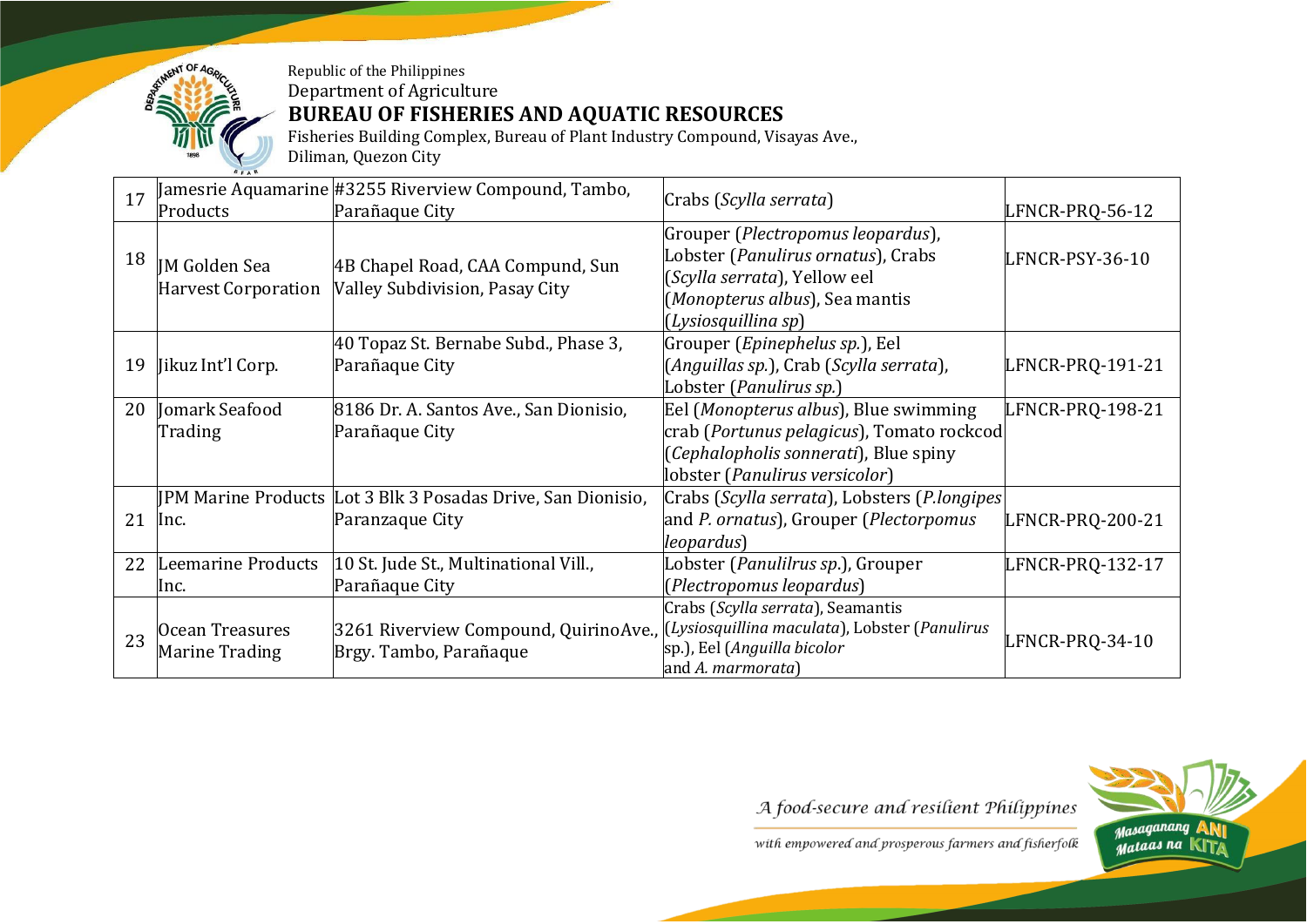

Fisheries Building Complex, Bureau of Plant Industry Compound, Visayas Ave.,

Diliman, Quezon City

|    | <b>Rainbow Connection</b> |                                                                | Undulate Venus (Paratapes undulatus), Mud |                  |
|----|---------------------------|----------------------------------------------------------------|-------------------------------------------|------------------|
| 24 |                           | International Trading 9545 Gena St., Airport Village, Vitalez, | crab (Scylla serrata),                    |                  |
|    |                           | Parañaque City                                                 | Strawberry conch (Conomurexluhuanus)      | LFNCR-PRQ-61-12  |
| 25 | Robelo Seafoods           | 717-E Roxas Boulevard, Baclaran,                               | Crabs (Scylla serrata)                    | LFNCR-PRQ-196-21 |
|    | Trading                   | Parañaque City                                                 |                                           |                  |
|    | Royal Viann Marine        | 9551 Gena St., Vitalez Village, Baltao,                        | Lobster (Panulirus ornatus), Grouper      |                  |
|    | 26 Products Inc.          | Parañaque City                                                 | Plectropomus leopardus), Mud Crabs        | LFNCR-PRQ-163-19 |
|    |                           |                                                                | (Scylla serrata)                          |                  |
|    |                           |                                                                | Grouper (Plectropomus leopardus),         |                  |
|    | RSJS Global Trading,      | 6654 Segundo St., Gatchalian Subd., San                        | Stonefish (Synanceia verrucosa),          |                  |
| 27 | <b>OPC</b>                | Dionisio, Parañaque City                                       | Slipper lobster (Parribacus               | LFNCR-PRQ-187-21 |
|    |                           |                                                                | antarcticus), Mud crab (Scylla serrata),  |                  |
|    |                           |                                                                | Sea mantis (Lysiosquillina                |                  |
|    |                           |                                                                | maculata)                                 |                  |
| 28 | Santa Lefe Seafood        | 9438 Cecile St., Airport Village, Brgy.                        | Grouper (Plectropomus leopardus)          | LFNCR-PRQ-201-21 |
|    | Trading                   | Vitalez, Parañaque City                                        |                                           |                  |
| 29 |                           | Sea Diamond Trading 5858 Pelaez Street, San Dionisio,          | Undulate Venus (Paratapesundulatus),      | LFNCR-PRQ-69-13  |
|    |                           | Parañaque City                                                 | Blood cockle (Tegillarca granosa)         |                  |
|    | Sealamp Marine            | 9487 Elizabeth Street, Airport Village,                        |                                           |                  |
| 30 | <b>Products Export</b>    | Parañaque City                                                 | Crabs (Scylla serrata)                    | LFNCR-PRQ-192-21 |
|    | Trading                   |                                                                |                                           |                  |
|    |                           |                                                                | Stonefish (Synanceia verrucosa),          |                  |
|    | Seaworld Commercial       |                                                                | lobster (Panulirus spp.), grouper         |                  |
| 31 | TradingCorp.              |                                                                | (Epinephelus spp.), sea mantis            | LFNCR-PRQ-28-10  |

A food-secure and resilient Philippines

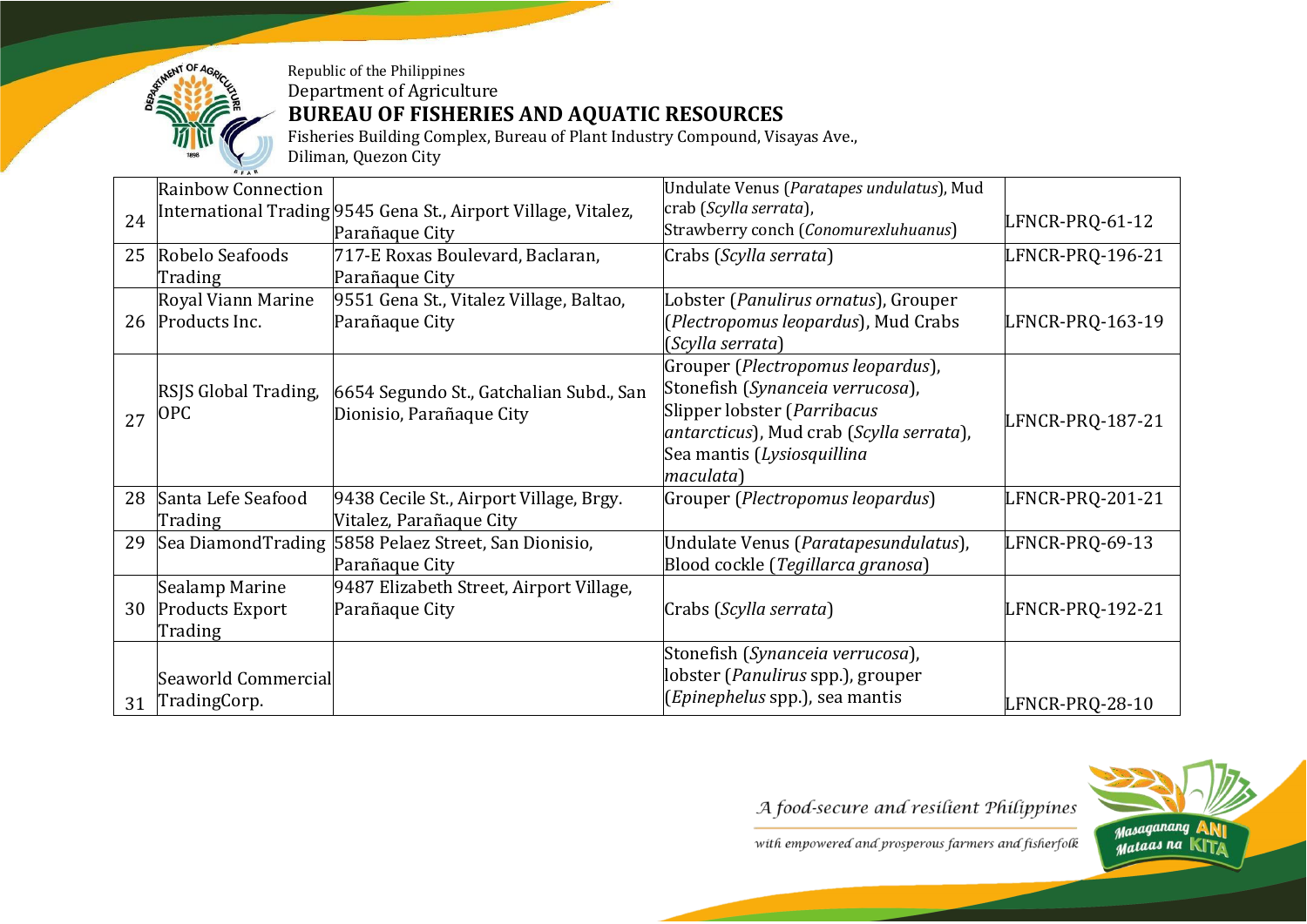

## **BUREAU OF FISHERIES AND AQUATIC RESOURCES**

Fisheries Building Complex, Bureau of Plant Industry Compound, Visayas Ave.,

|    | Diliman, Quezon City   |                                                                             |                                                 |                  |  |
|----|------------------------|-----------------------------------------------------------------------------|-------------------------------------------------|------------------|--|
|    |                        | 6091 Dimatimbangan St., Don Galo,                                           | (Oratisquilla spp.), crabs (Scylla              |                  |  |
|    |                        | Parañaque City                                                              | serrata), Crucifix Crabs (Charybdis             |                  |  |
|    |                        |                                                                             | <i>feriatus</i> ), Yellow eel (Monopterusalbus) |                  |  |
|    |                        |                                                                             | Yellow eel (Monopterus albus), Crabs            |                  |  |
|    | Southern Giant Star    |                                                                             | (Scylla serrata), Lobster (Panulirus            |                  |  |
| 32 | International          | Lot 2&4 Block 19 Aguila St., Gatchalian                                     | sp.), Grouper (Plectropomus leopardus           |                  |  |
|    | Seafood Providers      | Subd., Brgy. Manuyo Dos, Las Pinas City                                     | and <i>Epinephelus</i> spp.), Nylon shell       | LFNCR-LPS-197-21 |  |
|    | Incorporated           |                                                                             | (Paphia undulata), Sea mantis                   |                  |  |
|    |                        |                                                                             | (Lysiosquillina maculata)                       |                  |  |
|    |                        | 33 Tiger MarineProducts 7590 Cruz Compound, San Isidro,                     | Yellow eel (Monopterus albus)                   | LFNCR-PRQ-190-21 |  |
|    |                        | Parañaque City                                                              |                                                 |                  |  |
|    | <b>Unifresh Marine</b> | 231B Riverview Compound, QuirinoAve., Crab (Scylla serrata), Undulate Venus |                                                 |                  |  |
| 34 | Products               | Parañaque City                                                              | (Paratapes undulatus), Crucifix crabs           | LFNCR-PRQ-60-12  |  |
|    |                        |                                                                             | (Charybdis feriatus)                            |                  |  |
|    |                        |                                                                             | Crabs (Scylla serrata), Lobster                 |                  |  |
|    | Wang Wang Marine       | 9419 Urma Drive, Airport Village, Vitalez,                                  | [Panulirus longipes], Slipper Lobster           |                  |  |
|    | Products Trading, Inc. | Parañaque City                                                              | (Parribacus antarcticus), Grouper               |                  |  |
| 35 |                        |                                                                             | (Plectropomus leopardus), Sea Mantis            | LFNCR-PRQ-46-11  |  |
|    |                        |                                                                             | (Lysiosquillina maculata), Crucifix             |                  |  |
|    |                        |                                                                             | Crabs (Charybdis feriatus)                      |                  |  |

A food-secure and resilient Philippines

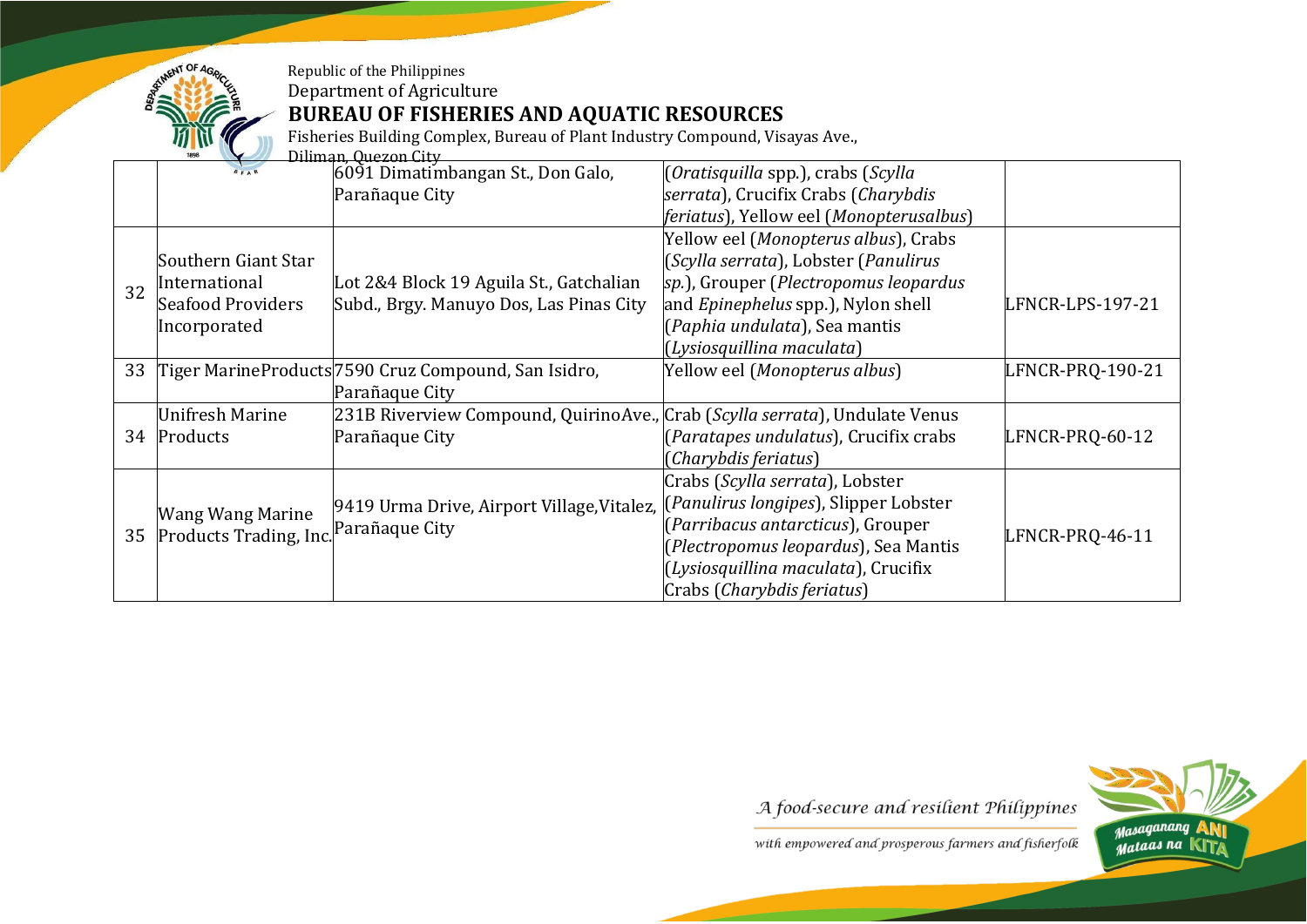

**BUREAU OF FISHERIES AND AQUATIC RESOURCES**

Fisheries Building Complex, Bureau of Plant Industry Compound, Visayas Ave.,

Diliman, Quezon City

|    | $G$ $F$ $A$ $K$                            |                                                                  |                                                                                                                                                                                                                                                                                                                                       |                  |
|----|--------------------------------------------|------------------------------------------------------------------|---------------------------------------------------------------------------------------------------------------------------------------------------------------------------------------------------------------------------------------------------------------------------------------------------------------------------------------|------------------|
| 36 | Whitegold<br><b>MarineProducts</b><br>Inc. | 7 McDonough St. Tambo, ParañaqueCity                             | Crabs (Scylla serrata), Lobster (Panulirus<br>ornatus and P. longipes), Grouper<br>$[Plectropomus leopardus and Epinephelus]$<br>spp.), Slipper Lobster (Parribacus<br>antarcticus and Thenus orientalis),<br>Crucifix Crabs (Charybdis feriatus), Blue<br>Swimming Crabs (Portunus pelagicus),<br>Stonefish<br>(Synanceia verrucosa) | LFNCR-PRQ-14-09  |
| 37 | X3 Marine<br>Products                      | 9508 Miguela St., Baltao Subd., Brgy.<br>Vitalez, Parañaque City | Crabs (Scylla serrata)                                                                                                                                                                                                                                                                                                                | LFNCR-PRQ-109-16 |
| 38 | Yan Yang<br>Aquamarine<br>(Phils.)Corp.    | Km. 16, RSTI Compound, Pamplona, Las<br>Piñas City               | Yellow eel (Monopterus albus), Giant<br>Mottled Eel (Anguilla marmorata), Crabs<br>(Scylla serrata), Nylon shell (Paphia<br>undulata), Lobster (Panulirus ornatus),<br>Grouper (Plectropomus leopardus),<br>Slipper lobster (Scyllarides latus), Sea<br>mantis (Lysiosquillina maculata), and                                         | LFNCR-LPS-144-18 |
|    |                                            |                                                                  | Geloina clam (Geloina expansa)                                                                                                                                                                                                                                                                                                        |                  |

A food-secure and resilient Philippines

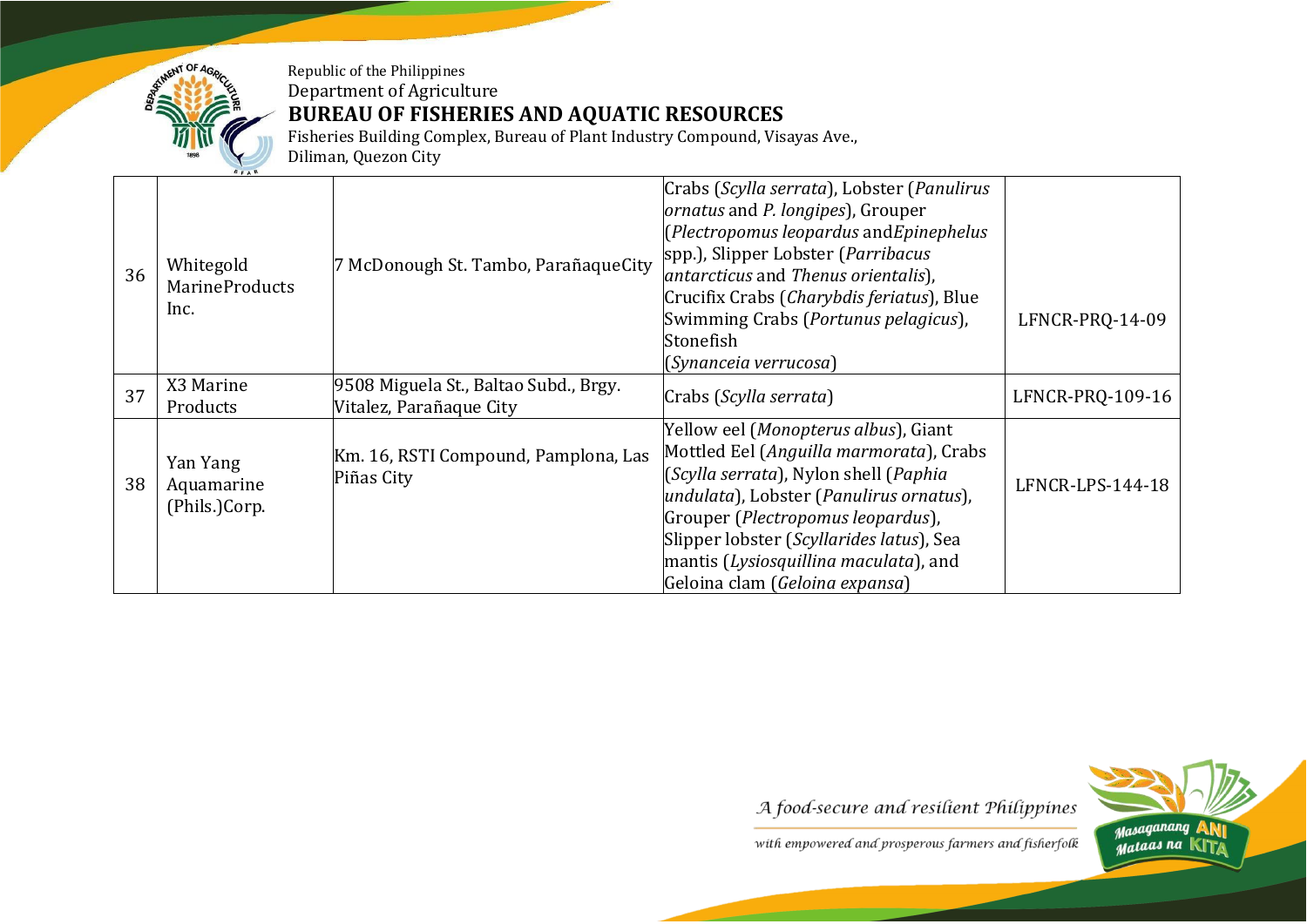

Republic of the Philippines Department of Agriculture **BUREAU OF FISHERIES AND AQUATIC RESOURCES** Fisheries Building Complex, Bureau of Plant Industry Compound, Visayas Ave.,

Diliman, Quezon City

| 39 | Yeung Marine<br>Products, Inc.          | 4450 D. Campos Street, Don Galo,<br>Parañaque City                                                              | Crabs (Scylla serrata), Grouper<br>$[Epinephelus$ spp., Plectropomus<br>leopardus and Cromileptes altivelis),<br>Lobster (Panulirus spp.), Slipper Lobster<br>(Thenus orientalis), Undulate Venus<br>(Paratapes undulatus), Crucifixcrabs<br>(Charybdis feriatus), Yellow eel<br>(Monopterus albus), White-leg Shrimp(P.<br>vannamei), Blue Crabs (Portunus<br><i>pelagicus</i> ), Yellow scorpionfish<br>(Scorpaenopsis neglecta), Abalone<br>(Haliotis asinina) | LFNCR-PRQ-05-09  |  |
|----|-----------------------------------------|-----------------------------------------------------------------------------------------------------------------|-------------------------------------------------------------------------------------------------------------------------------------------------------------------------------------------------------------------------------------------------------------------------------------------------------------------------------------------------------------------------------------------------------------------------------------------------------------------|------------------|--|
| 40 | <b>Zesty Marine Products</b><br>Trading | [231B Riverview Compound, Quirino Ave., [ <i>Paratapes undulatus</i> ], Crucifix crabs<br>Tambo, Parañaque City | Crab (Scylla serrata), Undulate Venus<br>(Charybdis feriatus), Sea mantis<br>(Lysioisquillina sp.)                                                                                                                                                                                                                                                                                                                                                                | LFNCR-PRQ-202-22 |  |
| 41 | Ziv Trade<br>Corporation                | Km 16, RSTI Compound, Las Piñas City                                                                            | [Yellow eel (Monopterus albus),<br>Mangrove Crabs (Scylla serrata)                                                                                                                                                                                                                                                                                                                                                                                                | LFNCR-LPS-162-19 |  |
|    | <b>REGION II</b>                        |                                                                                                                 |                                                                                                                                                                                                                                                                                                                                                                                                                                                                   |                  |  |
|    | Lon-Yi Aquamarine<br>Trading Co. Ltd.   | Brgy. Turod Sur, Cordon, Isabela                                                                                | [Yellow eel ( <i>Monopterus albus</i> )                                                                                                                                                                                                                                                                                                                                                                                                                           | LFR2-ISA-189-21  |  |

A food-secure and resilient Philippines

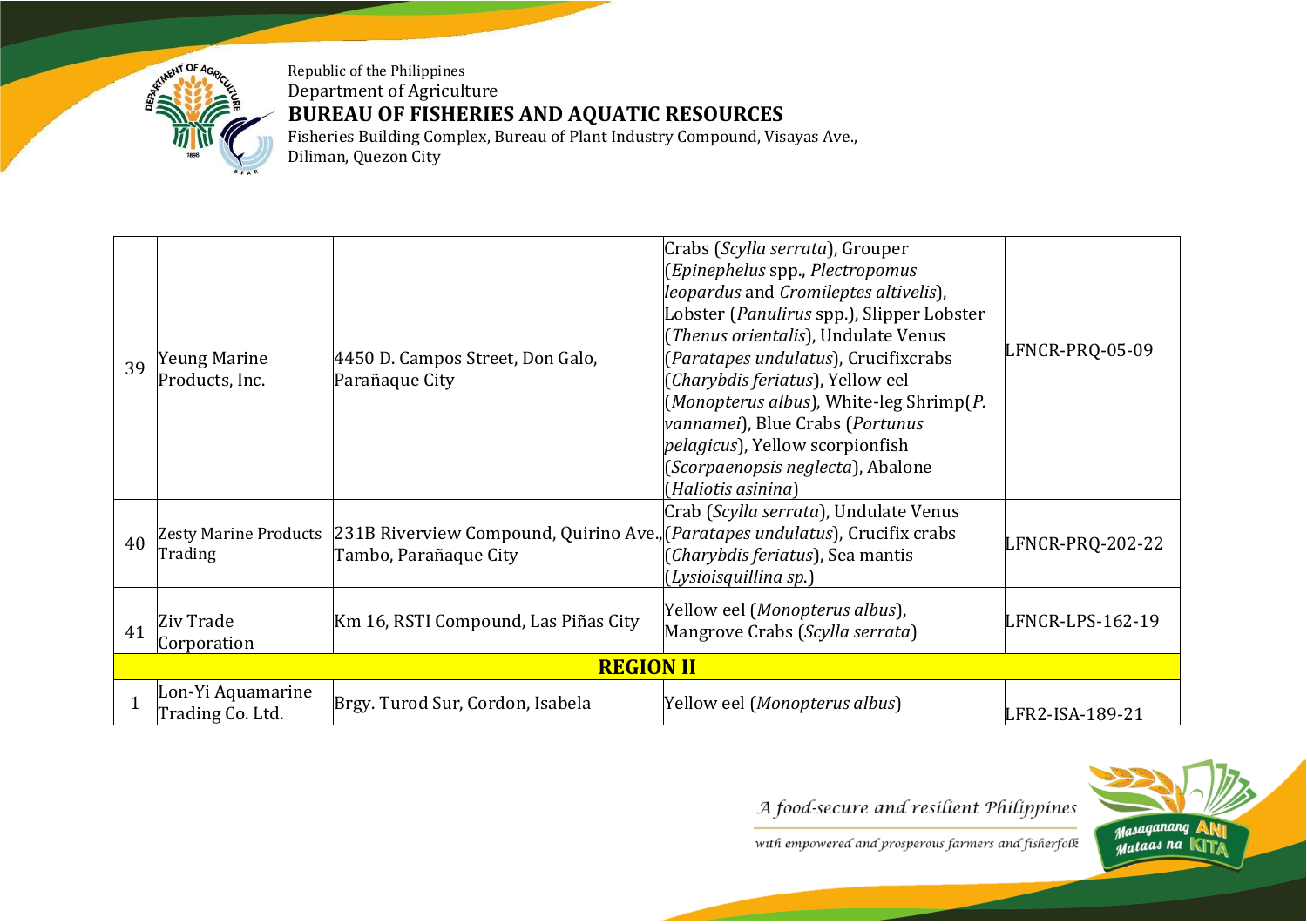

## **BUREAU OF FISHERIES AND AQUATIC RESOURCES**

Fisheries Building Complex, Bureau of Plant Industry Compound, Visayas Ave., Diliman, Quezon City

|              | <b>REGION III</b>                       |                                                                               |                                                                                                                                                                                                                                                      |                  |  |
|--------------|-----------------------------------------|-------------------------------------------------------------------------------|------------------------------------------------------------------------------------------------------------------------------------------------------------------------------------------------------------------------------------------------------|------------------|--|
| 1            | 3H<br>Enterprises<br>Limited Inc.       | 97 Panginay, Guiguinto, Bulacan                                               | Black Eel (Anguilla spp.), Yellow eel<br>(Monopterus albus)                                                                                                                                                                                          | LFR3-BUL-90-14   |  |
| 2            | <b>CACOM Fish Pond</b>                  | 352 Zone 7, Catulinan, Baliuag, Bulacan                                       | Shortfin eel (Anguilla bicolor<br>pacifica), Marbled eel (Anguilla<br>marmorata)                                                                                                                                                                     | LFR3-BUL-181-20  |  |
| 3            | GenoMar<br>Supreme<br>Philippines, Inc. | Freshwater Aquaculture Center,<br>CLSU, Science City of Munoz, Nueva<br>Ecija | Tilapia fingerlings                                                                                                                                                                                                                                  | LFR3-NUE-93-15   |  |
| 4            | Mahalo<br>Unagi<br>Corporation          | Sitio Banawag, Brgy. Sinulatan<br>First, Camiling, Tarlac                     | Marbled eel (Anguilla marmorata),<br>Shortfin eel (Anguilla bicolor pacifica)                                                                                                                                                                        | LFR3-TAR-186-21  |  |
| 5            | <b>WFHK</b><br>Farm<br>Products         | San Agustin, Magalang, Pampanga                                               | Shortfin eel (Anguilla bicolor<br>pacifica), Marbled eel (Anguilla<br>marmorata)                                                                                                                                                                     | LFR3-PAM-177-20  |  |
|              |                                         | <b>REGION IV-A (CALABARZON)</b>                                               |                                                                                                                                                                                                                                                      |                  |  |
| $\mathbf{1}$ | Charles<br>Michael<br>Enterprises       | Blk 15&16 Las Piñas-Talaba<br>DiversionRd., Zapote 3, Bacoor, Cavite          | Yellow eel (Monopterus albus), Ornate<br>spiny lobster (Panulirus ornatus), Sea<br>mantis (Stomatopoda), Slipper lobster<br>(Scyllarides), Mangrove crab (Scylla<br>serrata), Crucifix crab (Charybdis feriatus)<br>Marbled Eel (Anguilla mormorata) | LFR4A-CAV-193-21 |  |
|              |                                         |                                                                               | Malabar grouper (Epinephelus<br>malabaricus) Indian shortfin eel (Anguilla                                                                                                                                                                           |                  |  |

A food-secure and resilient Philippines

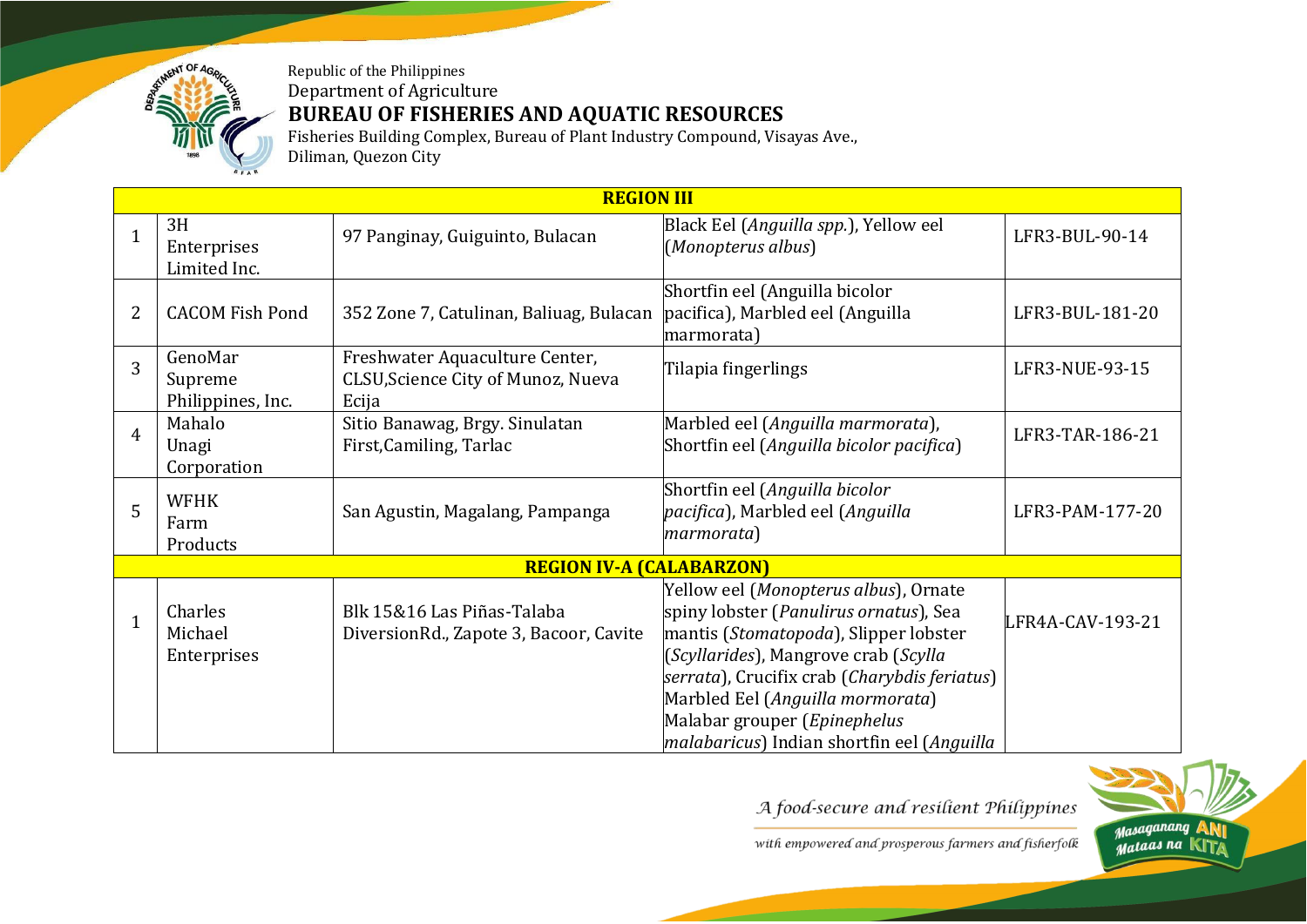

Fisheries Building Complex, Bureau of Plant Industry Compound, Visayas Ave.,

|                | Diliman, Quezon City                   |                                                                            |                                                                                                                                                                                                                                |                  |
|----------------|----------------------------------------|----------------------------------------------------------------------------|--------------------------------------------------------------------------------------------------------------------------------------------------------------------------------------------------------------------------------|------------------|
|                |                                        |                                                                            | bicolor pacifica)Nylon shell (Paphia<br>undulata)                                                                                                                                                                              |                  |
|                |                                        | <b>REGION IV-B (MIMAROPA)</b>                                              |                                                                                                                                                                                                                                |                  |
| 1              | Earth Sea Farm                         | Sitio Palo-palo, Brgy. Burirao, Narra,<br>Palawan                          | Lobster (Panulirus versicolor, Panulirus<br>ornatus), Seamantis (Stomatopoda spp),<br>Grouper (Plectropomus spp.,/<br><i>Epinephelus spp.)</i> , Blue swimming crabs<br>(Portunus<br>pelagicus), Mangrove crab (Scyllaserrata) | LFR4B-PAL-167-19 |
| $\overline{2}$ | Jhon Peter Fishing<br>andTrading Corp. | Brgy. Bagong Sikat, Purok MaligayaII,<br>Puerto Princesa City, Palawan     | Geloina shells (Geloina expansa)                                                                                                                                                                                               | LFR4B-PAL-52-11  |
| 3              | Corporation                            | Palawan Aquaculture Brgy. Poblacion 5, Baquid Island, Coron,<br>Palawan    | Humpback grouper, King Crab (Scylla<br>seratta) Red Coral Trout, Sea<br>cucumber (Holothuria spp.), Milkfish<br>(Chanoschanos)                                                                                                 | LFR4B-PAL-148-18 |
|                |                                        | <b>REGION V</b>                                                            |                                                                                                                                                                                                                                |                  |
| $\mathbf{1}$   | <b>Kim Marine Products</b>             | Zone 6, Dugcal, Camaligan, Camarines Sur Chesapeake blue crab (Callinectes | Nylon shell, Mud crab, Riceswamp eel,<br>sapidus), Crusifix crab (Charybdis<br><i>feriatus</i> )                                                                                                                               | LFR5-CAS-38-10   |
| 2              | Farm Inc.                              | Clean Water Eel Fish # 365 Be Halayhay, Tanza Cavite                       | Black Eel (Anguilla spp.)                                                                                                                                                                                                      | LFR4A-CAV-138-18 |

A food-secure and resilient Philippines

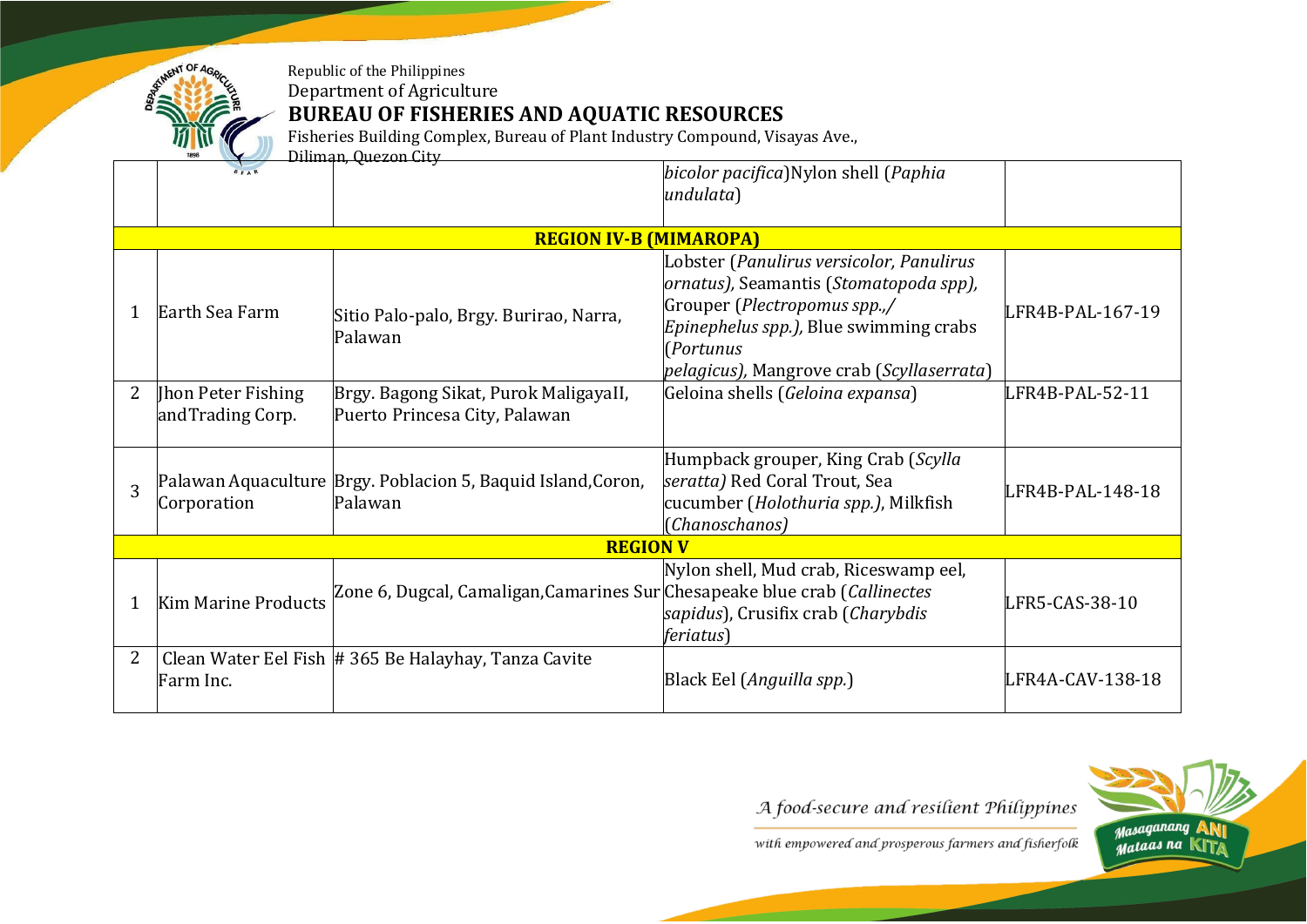

Fisheries Building Complex, Bureau of Plant Industry Compound, Visayas Ave., Diliman, Quezon City

| 3           | <b>Goodeel Fishery</b><br>Corporation               | 1 Malaking Parang Bosoboso,<br>BarangaySan Jose, Antipolo City | Black Eel (Anguilla spp.)                                                                                                                                   | LFR4A-ANT-96-15  |
|-------------|-----------------------------------------------------|----------------------------------------------------------------|-------------------------------------------------------------------------------------------------------------------------------------------------------------|------------------|
| 4           | Kim and Yun<br>SooSan Eel<br>Fishery<br>Corporation | Purok 2, Brgy. Santol, Tanza, Cavite                           | Indonesian shortfin eel (Anguilla<br>bicolor pacifica), Giant mottled<br>(Anguilla marmorata)                                                               | LFR4A-CAV-178-20 |
| 5           | Man Pacifica<br>Aquaculture<br>(MAPAQ), Inc.        | Sitio Urea, Brgy. Putol, Dolores, Quezon                       | Indonesian shortfin eel (Anguilla<br>bicolor pacifica), Giant mottled<br>(Anguilla marmorata)                                                               | LFR4A-QUE-182-20 |
| 6           | Millennium<br><b>OceanStar</b><br>Corporation       | Block 4 Lot 6, Greenbreeze,<br>LangkaanII, Dasmariñas, Cavite  | Yellow eel (Monopterus albus)                                                                                                                               | LFR4A-CAV-194-21 |
| 7           | Nihon<br>Syokuhin<br>Corp.                          | L256 EL34 Brgy. Bacao II,<br>GeneralTrias, Cavite              | Indian shortfin eel (Anguila bicolor<br>pacifica)                                                                                                           | LFR4A-CAV-199-21 |
| 8           | Oceanic Dynasty<br>International<br>Trading Corp.   | Lot 12 Blk 1, Longos, Zapote 3,<br><b>BacoorCavite</b>         | Lobster (Panulirus spp.), Crucifix crabs<br>(Charybdis feriatus), Slipper Lobster<br>(Parribacus antarcticus),<br>Seamantis (Oratisquilla spp.), Nylonshell | LFR4A-CAV-143-18 |
| $\mathbf Q$ | Pakkva Marine<br>Products                           | Brgy. San Isidro, Cainta, Rizal                                | Juvenile Lobster (Panulirus ornatus)                                                                                                                        | LFR4A-RIZ-118-17 |
| 10          | <b>SMO</b> Pacific<br>Trading Phils. Inc.           | Sitio Pag-asa, Brgy. Pantay, Calaca,<br><b>Batangas</b>        | Indian shortfin eel (Anguilla bicolor pacifica)<br>Giant mottled eel (Anguilla marmorata)                                                                   | LFR4A-BAT-114-16 |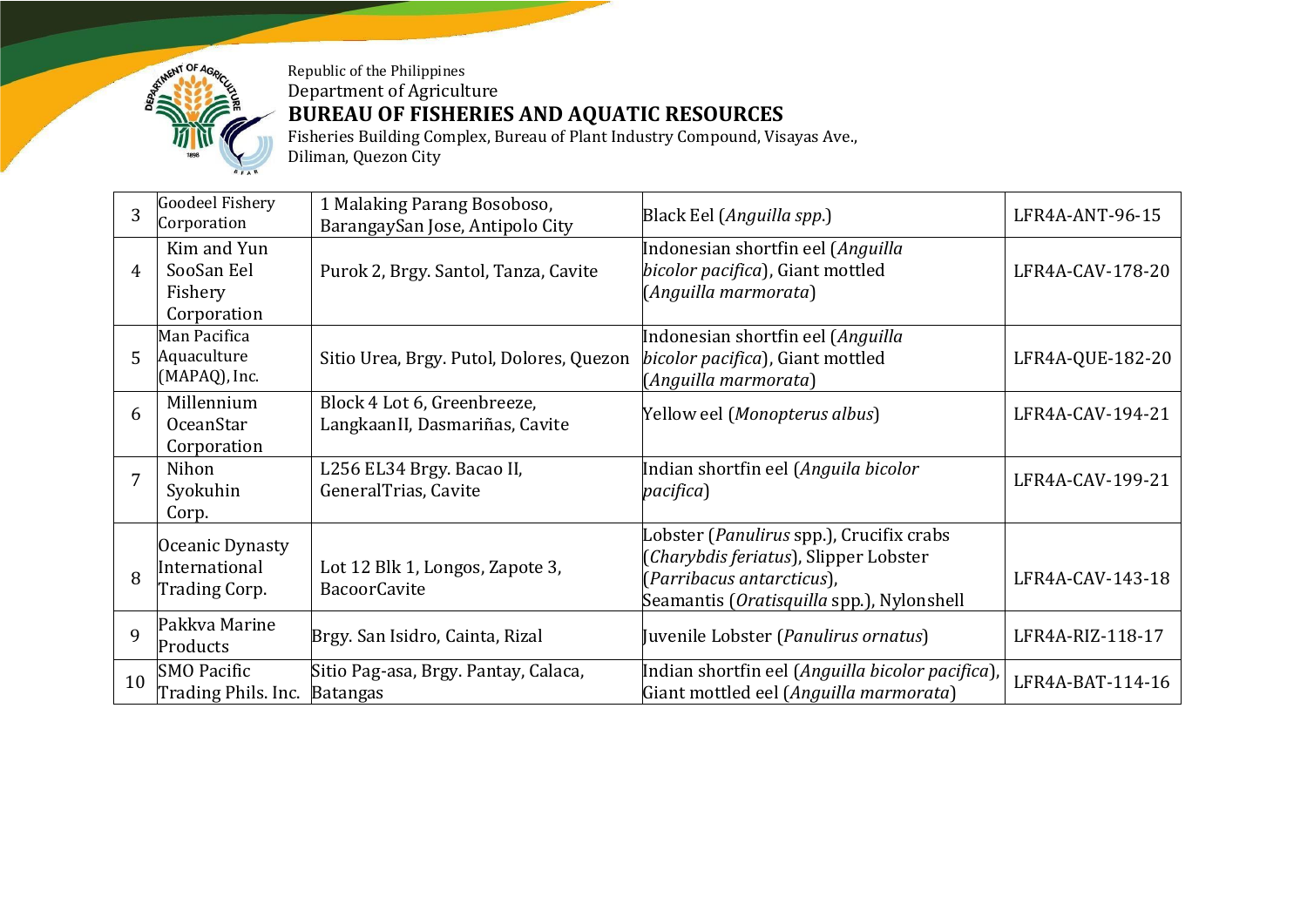

Fisheries Building Complex, Bureau of Plant Industry Compound, Visayas Ave.,

Diliman, Quezon City

|                |                                                                         |                                                                                                         | <b>REGION VI</b>                                                                                                                                                  |                 |
|----------------|-------------------------------------------------------------------------|---------------------------------------------------------------------------------------------------------|-------------------------------------------------------------------------------------------------------------------------------------------------------------------|-----------------|
|                | <b>OMIS Seafoods</b><br>Export and Import                               | Sitio Kabulakan, Cogon, Roxas CityCapiz                                                                 | Crowned baler (Melo broderipii), Spiral<br>melongena (Pugilina cochlidium), Nylon<br>shell (Paphia undulata), Crab (Scylla serrata<br>and S.<br><i>olivacea</i> ) | LFR6-CAP-171-19 |
| $\overline{2}$ | Kalibo Save<br>the<br><b>Mangroves</b><br>Association<br>(KASAMA), Inc. | New Buswang, Kalibo, Aklan                                                                              | Blood cockle (Tegillarca granosa)                                                                                                                                 | LFR6-AKL-176-19 |
| 3              | <b>VASJ Marine</b><br><b>Products Trading</b>                           | 918 Complex, Blk 1 Lot 20-21 A2 Main<br>Avenue Ledesco Village, Brgy. Tabuc<br>Suba, Lapaz, Iloilo City | Tiger lobster (Panulirus ornatus)                                                                                                                                 | LFR6-ILO-180-20 |
| 4              | Dang Marine<br>Products                                                 | Brgy. Zaldivar, Buenavista, Guimaras<br>5044                                                            | Tiger lobster (Panulirus ornatus)                                                                                                                                 | LFR6-GUI-184-20 |
|                |                                                                         |                                                                                                         | <b>REGION VII</b>                                                                                                                                                 |                 |
| 1              | Danao Toa Int'l<br>lnc.                                                 | Lang-lang Cogon, Danao, Cebu City                                                                       | Eel (Anguilla bicolor pacifica)                                                                                                                                   | LFR7-CEB-149-18 |
| 2              | Seaman Marine<br>Products                                               | Lawis, Suba Basbas, Lapu-lapu City                                                                      | Abalone, Tiger lobster, Crabs                                                                                                                                     | LFR7-CEB-115-16 |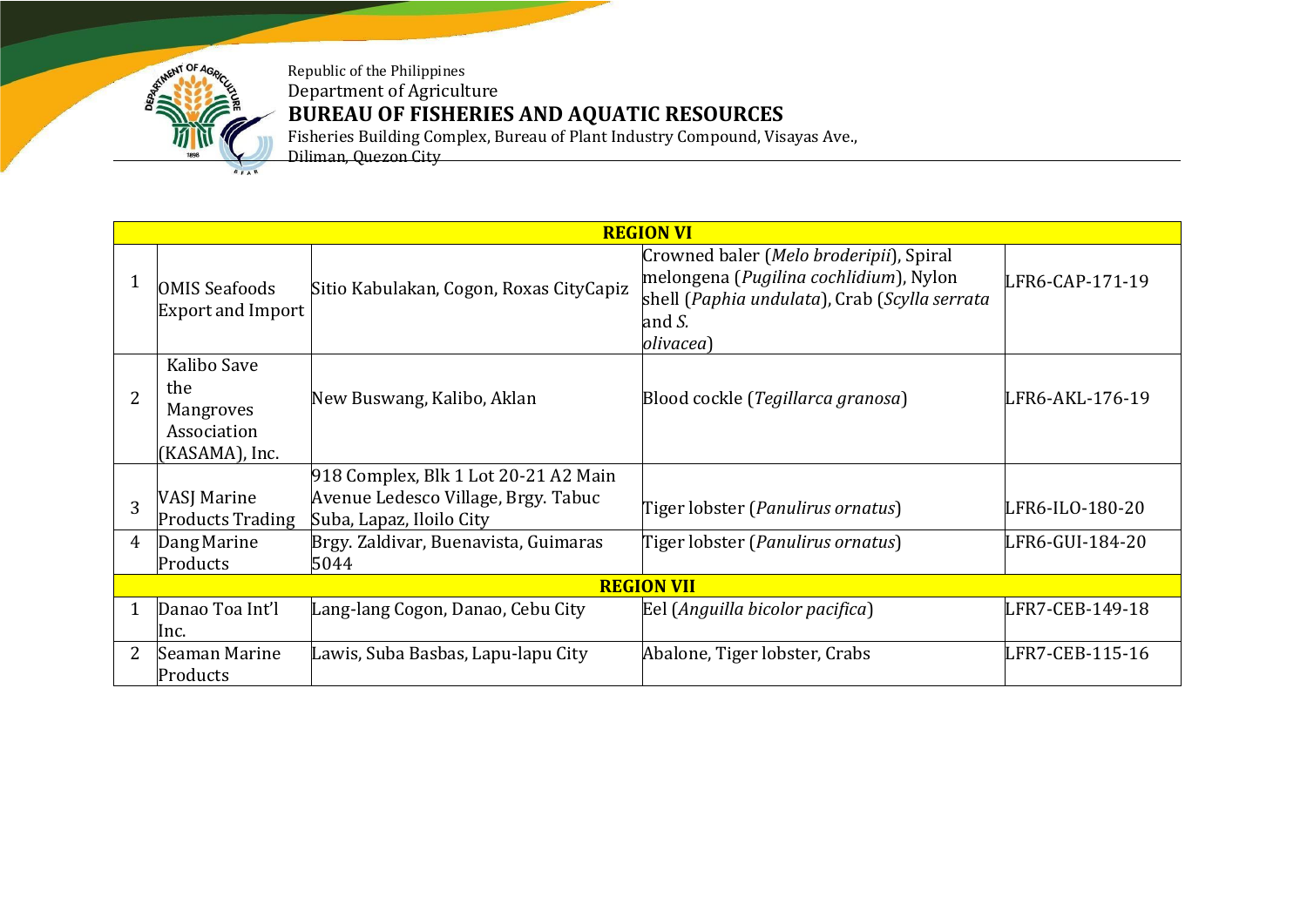

Fisheries Building Complex, Bureau of Plant Industry Compound, Visayas Ave., Diliman, Quezon City

| <b>REGION VIII</b> |                                                        |                                                                               |                                                   |                  |  |  |  |  |
|--------------------|--------------------------------------------------------|-------------------------------------------------------------------------------|---------------------------------------------------|------------------|--|--|--|--|
|                    | Oceans Ace<br>Import Corp.                             | Philippines Export Brgy. Bontoc, Hindang Leyte                                | Black Eel (Anguilla spp.)                         | LFR8-LEY-113-16  |  |  |  |  |
|                    | <b>REGION XI</b>                                       |                                                                               |                                                   |                  |  |  |  |  |
|                    | <b>CYCA Marine</b><br>Trading                          | Blk 12, Lot 17 Phase 1, Emily Homes,<br>Cabantian, Davao City                 | Tigger lobster (Panulirus ornatus)                | LFR11-DV0-156-18 |  |  |  |  |
|                    | <b>Granny Greens</b><br>Marketing                      | Los Amigos, Tugbok District, DavaoCity                                        | Tiger Lobster (Panulirus ornatus)                 | LFR11-DVO-127-17 |  |  |  |  |
| 3                  | LIX Marine<br><b>Products Trading</b>                  | Ph9B Blk 19, Lot 1, Deca Homes, Brgy.<br>Tacunan, Tugbok District, Davao City | Ornate spiny lobster ( <i>Panulirus ornatus</i> ) | LFR11-DV0-174-19 |  |  |  |  |
| 4                  | New Davao<br>Dolphin<br><b>Ventures</b><br>Corporation | Km 8, Sasa, Brgy. Pampanga, Davao City                                        | Tiger Lobster (Panulirus ornatus)                 | LFR11-DV0-175-19 |  |  |  |  |
| 5                  | Pakkva Marine<br>Products                              | Block 5 Lot 40, England St., Vista Verde<br>Subd., Panacan, Davao City        | Tiger Lobster (Panulirus ornatus)                 | LFR11-DVO-150-18 |  |  |  |  |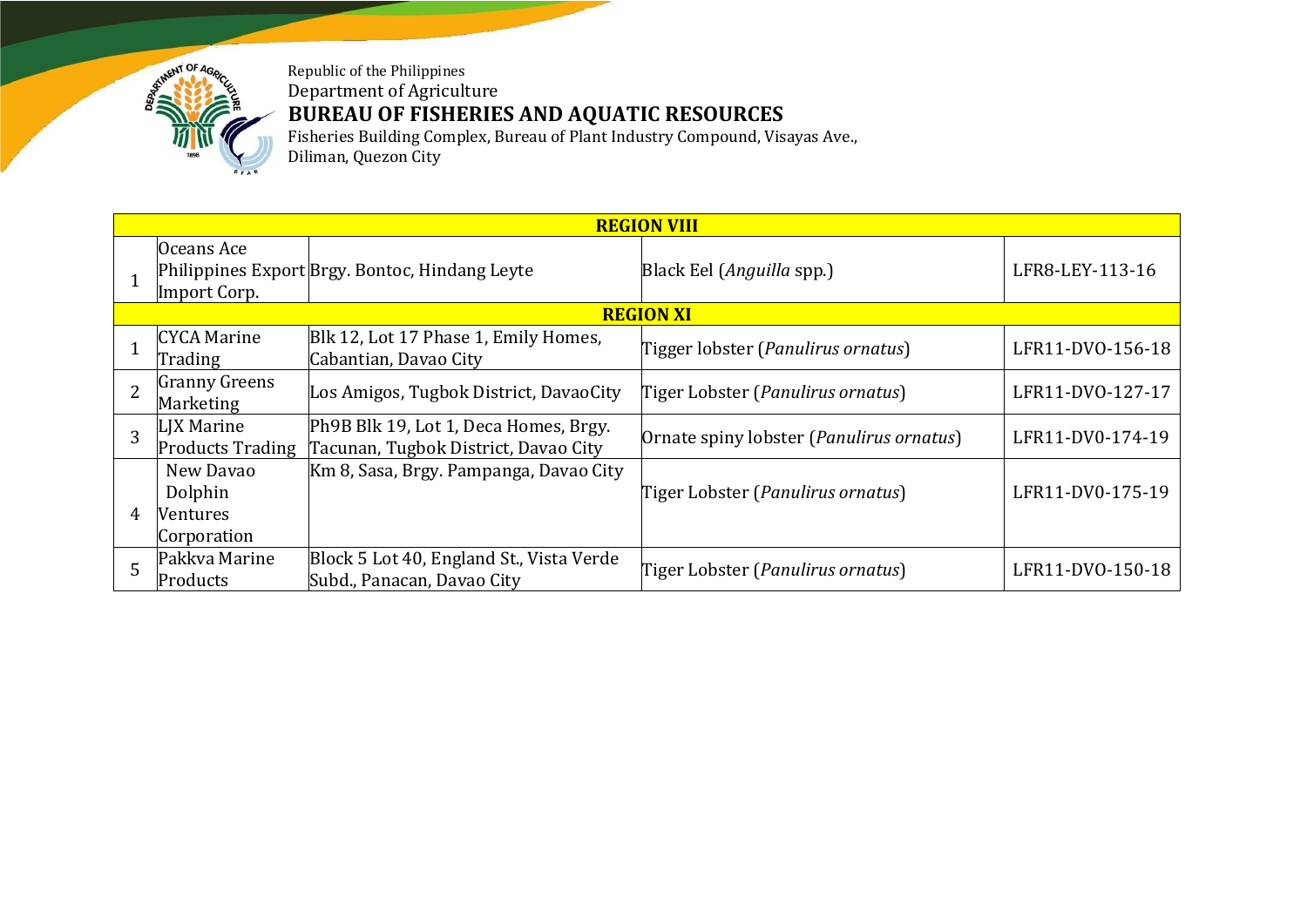

Fisheries Building Complex, Bureau of Plant Industry Compound, Visayas Ave., Diliman, Quezon City

| <b>REGION XII</b>  |                                                          |                                                                         |                                                                                               |                  |  |  |  |
|--------------------|----------------------------------------------------------|-------------------------------------------------------------------------|-----------------------------------------------------------------------------------------------|------------------|--|--|--|
|                    | Oso and Juanday<br>Aquamarine<br><b>Products Trading</b> | Purok 7, Lagundi, Kiamba, Sarangani<br>Province                         | Shortfin eel (Anguilla bicolor pacifica)                                                      | LFR12-SAR-185-20 |  |  |  |
|                    | Nengs Eel Fry and<br><b>Baby Lobsters</b><br>Trading     | Bulaong Terminal Exit, Brgy. Dadiangas<br>West, General Santos City     | Shortfin eel (Anguilla bicolor pacifica),<br>Marbled eel (Anguilla marmorata)                 | LFR12-SCO-136-18 |  |  |  |
| 3                  | P.A Uy Yam<br>Trading                                    | AFC Compound, Marang St., Calumpang,<br><b>General Santos City</b>      | Liberian Swamp Eel (Monopterus<br>bouteti) Malabar Swamp Eel(Monopterus<br><i>fossorius</i> ) | LFR12-GSC-164-19 |  |  |  |
| 4                  | Pantas Live Fish<br>Dealer                               | Purok Pandian Gay Zone I, Brgy.<br>Labangal, General Santos City        | Shortfin eel (Anguilla bicolor<br>pacifica), Marbled eel (Anguilla<br>marmorata)              | LFR12-GSC-139-18 |  |  |  |
| 5                  | Shizu-Tech<br>Trading                                    | PRK Damayan, Brgy. Baluan, General<br><b>Santos City</b>                | Shortfin eel (Anguilla bicolor pacifica)                                                      | LFR12-GSC-78-13  |  |  |  |
| <b>REGION XIII</b> |                                                          |                                                                         |                                                                                               |                  |  |  |  |
| $\mathbf 1$        | Cabadbaran<br>Aquatech<br>Resources<br>Corporation       | Brgy. La Union, Cabadbaran City, Agusan<br>del Norte                    | Indin Shortfin Eel (Anguilla bicolorpacifica)                                                 | LFR13-AND-85-13  |  |  |  |
| $\overline{2}$     | <b>DRF</b> Marine<br>Products                            | Purok 4, Marketsite District, Mangagoy,<br>Bislig City, Surigao del Sur | Lobster (Panulirus spp.)                                                                      | LFR13-SUR-142-18 |  |  |  |